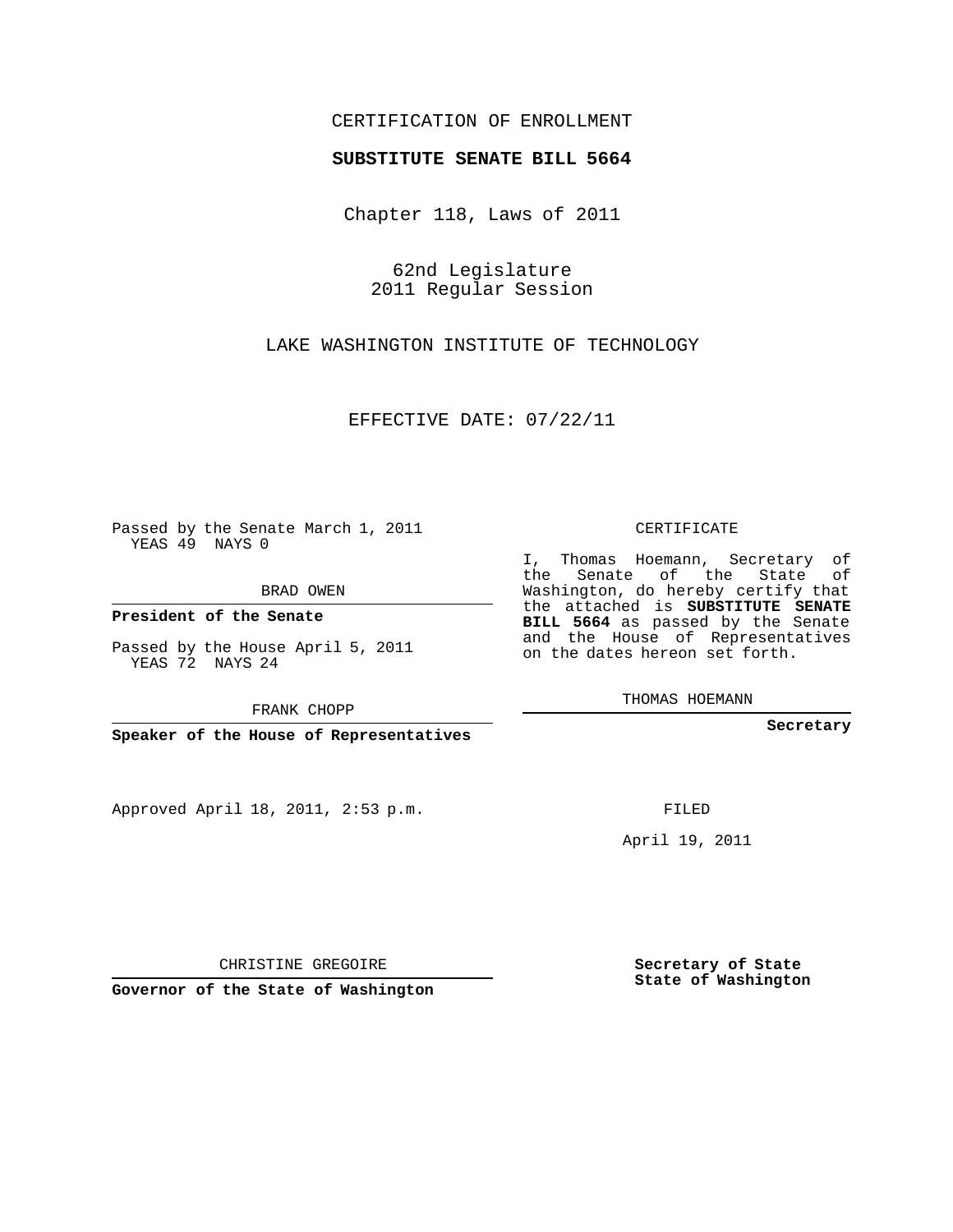## **SUBSTITUTE SENATE BILL 5664** \_\_\_\_\_\_\_\_\_\_\_\_\_\_\_\_\_\_\_\_\_\_\_\_\_\_\_\_\_\_\_\_\_\_\_\_\_\_\_\_\_\_\_\_\_

\_\_\_\_\_\_\_\_\_\_\_\_\_\_\_\_\_\_\_\_\_\_\_\_\_\_\_\_\_\_\_\_\_\_\_\_\_\_\_\_\_\_\_\_\_

Passed Legislature - 2011 Regular Session

## **State of Washington 62nd Legislature 2011 Regular Session**

**By** Senate Higher Education & Workforce Development (originally sponsored by Senators McAuliffe, Shin, Hobbs, Nelson, Rockefeller, Litzow, Chase, Tom, Zarelli, Brown, Kilmer, Delvin, and Murray)

READ FIRST TIME 02/21/11.

 AN ACT Relating to the Lake Washington Institute of Technology; and amending RCW 28B.50.1401 and 28B.45.0201.

BE IT ENACTED BY THE LEGISLATURE OF THE STATE OF WASHINGTON:

 **Sec. 1.** RCW 28B.50.1401 and 1991 c 238 s 24 are each amended to read as follows:

 There is hereby created a board of trustees for district twenty-six and Lake Washington Vocational-Technical Institute, hereafter known as 8 Lake Washington ((<del>Technical-College</del>)) <u>Institute\_of\_Technology</u>. The members of the board shall be appointed pursuant to the provisions of RCW 28B.50.100.

 **Sec. 2.** RCW 28B.45.0201 and 1994 c 217 s 1 are each amended to read as follows:

 The legislature finds that population growth in north King and south Snohomish counties has created a need to expand higher education and workforce training programs for the people living and working in those areas. In keeping with the recommendations of the higher education coordinating board, the legislature intends to help address those education and training needs through the creation of Cascadia